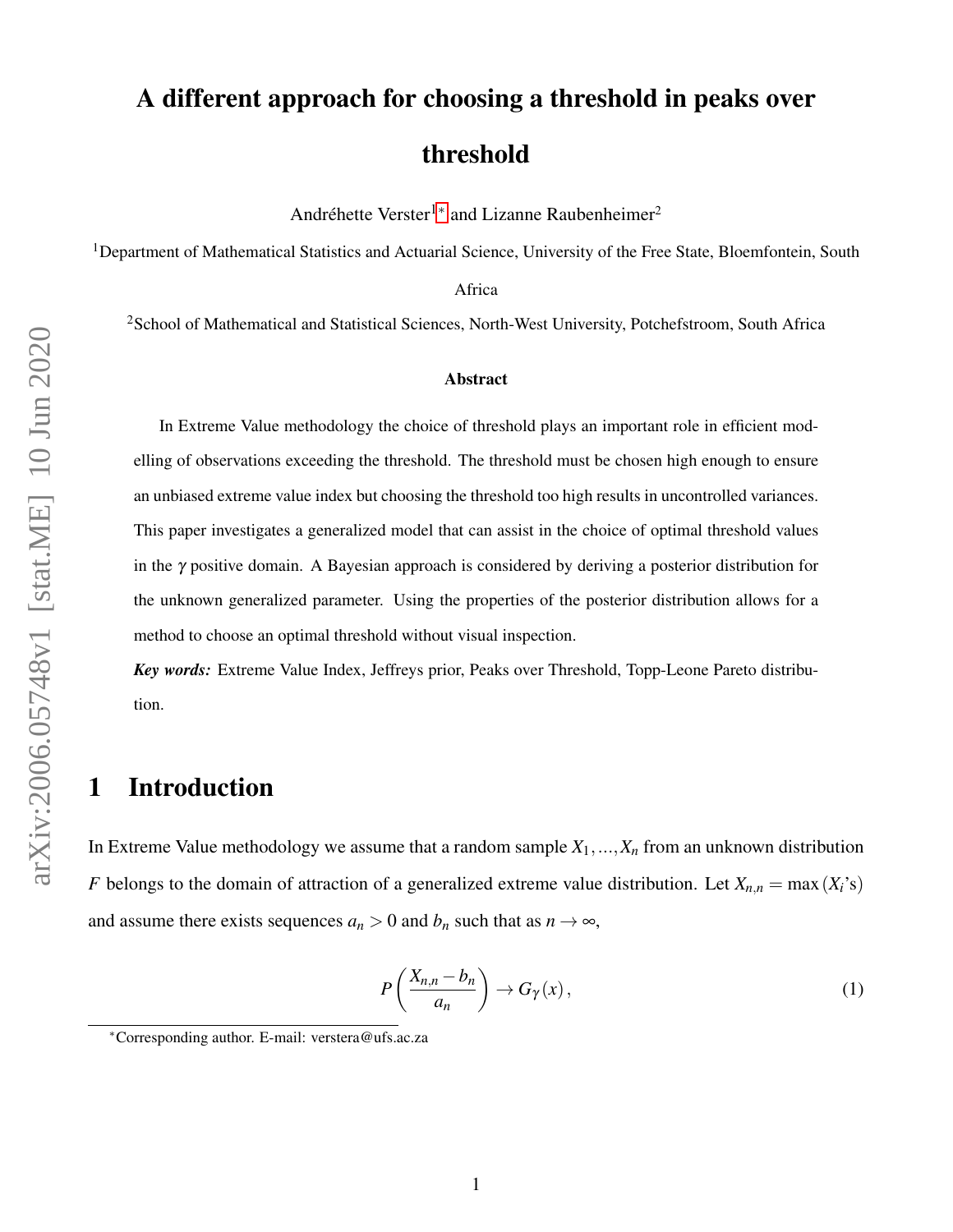where  $\gamma$  is known as the extreme value index (EVI), Beirlant et al. (2004). All extreme value distributions,  $G_{\gamma}(x) = \exp\left[-(1+\gamma x)^{-1/\gamma}\right]$  for  $1+\gamma x > 0, x \in \mathbb{R}$ , can occur as limits in [\(1\)](#page-0-1). It is well known that

$$
P(X - u > y | X > u) = \frac{\overline{F}(u + y)}{\overline{F}(u)} \to \overline{H}_{\gamma}(y) = (1 + \gamma y)^{-1/\gamma}, \ x > u, \ \gamma \in \mathbb{R}.
$$
 (2)

See for example Beirlant et al. (2004) and de Haan & Ferreira (2005) for further details. From [\(2\)](#page-1-0) it states that the excesses of the conditional distribution of  $X - u$ , given  $X > u$  can be modelled through a peaks over threshold (POT) model, the generalized Pareto distribution (GPD) given in [\(2\)](#page-1-0) as  $H<sub>\gamma</sub>$ . Very often in literature the focus is only on the Pareto type case where  $\gamma$  in [\(1\)](#page-0-1) is positive. The survival function of the Pareto type distribution is given as

<span id="page-1-1"></span><span id="page-1-0"></span>
$$
\overline{F}(x) = x^{-\gamma} l(x), \quad x > 1,
$$
\n(3)

where  $l(x)$  is known as the slowly varying function that satisfies  $\frac{l(xu)}{l(u)} \to 1$  as  $u \to \infty$  (Beirlant et al., 2004), and  $1/\gamma$  is the EVI. Pareto-type distributions follows a simpler POT limit as  $u \rightarrow \infty$ :

$$
P\left(\frac{X}{u} > y \mid X > u\right) \to \overline{H}_{\gamma}(y) = y^{-\gamma}, \ y > 1. \tag{4}
$$

For the remainder of the paper [\(4\)](#page-1-1) will be referred to as the survival function of the Strict Pareto distribution.

The limit results in [\(2\)](#page-1-0) and [\(4\)](#page-1-1) entails that the threshold *u* should be chosen as large as possible such that the bias of  $\gamma$  is not too large. In contrast to that, the threshold *u* should be chosen as small as possible such that the estimation variation is limited. This is a complicated trade off, which makes the threshold choice difficult in practice. Often the threshold is chosen as one of the high data points in an ordered sample  $X_{1,n} \leq X_{2,n} \leq \cdots \leq X_{n,n}$ .

Several procedures have been proposed for reducing the bias and limiting the variance, where a second order (sometimes third order) of [\(4\)](#page-1-1) is assumed, ssee for example Feuerverger & Hall (1999), Gomes et al. (2000), Beirlant et al. (1999, 2009, 2019) and Caeiro & Gomes (2011) to name a few. This paper slightly touches on the bias reduction and variance stability of the EVI estimate but is not an extensive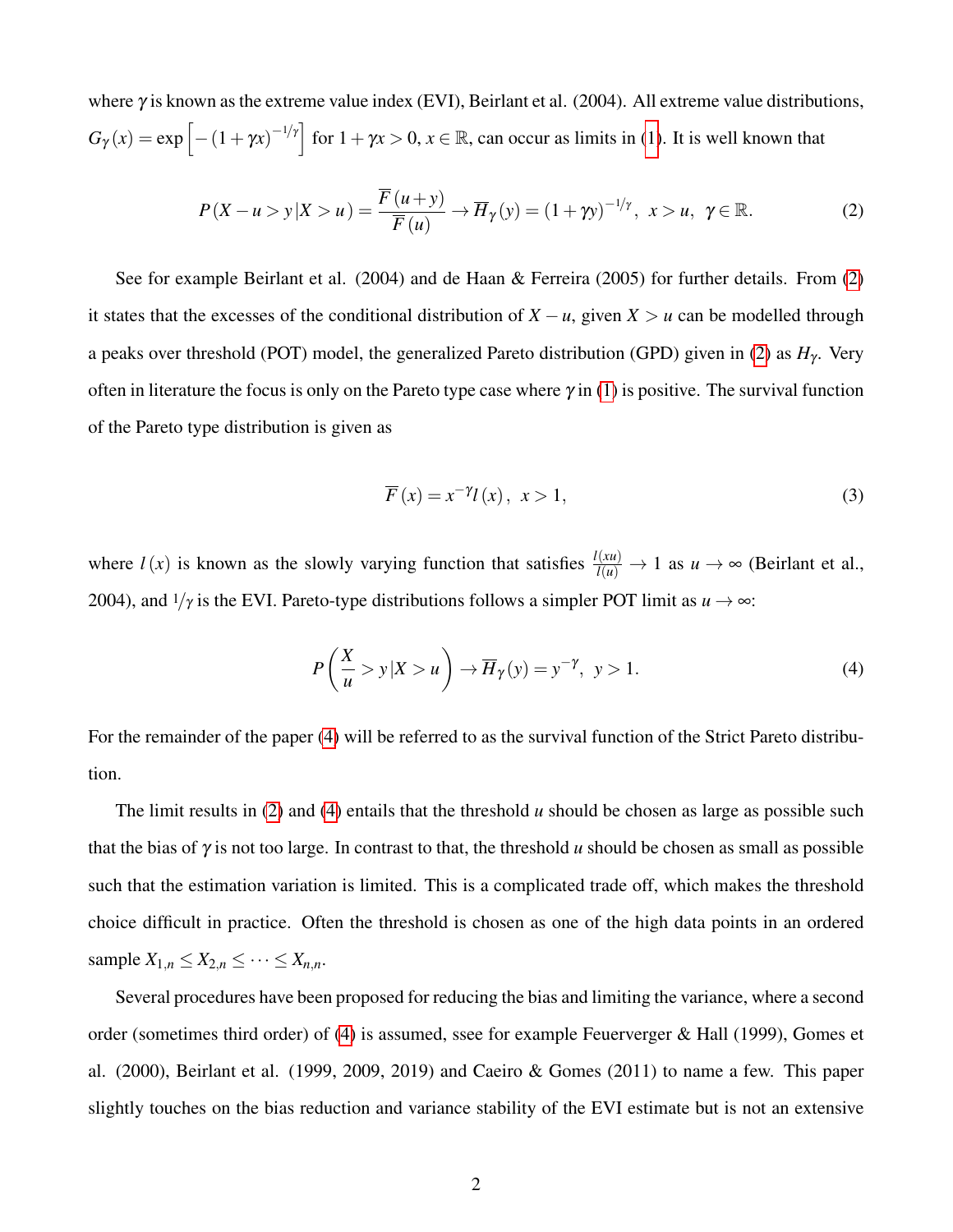study on this topic. The paper's focus is on the investigation of a practical and rather simple method to choose an optimal threshold value if the data follows a POT distribution (with  $\gamma > 0$ ). Often in practice the EVI in [\(4\)](#page-1-1) is estimated, through various methods, such as maximum likelihood (ML) or Method of moments at different threshold values. These estimates are then plotted against the various threshold values, and the graph is visually inspected to find a threshold range where the EVI estimate seems to be stable. Although it is a popular method in practice it is not always a clear picture with a lot of volatility. It is sometimes difficult to see a stable area. The paper is arranged as follows: In Section [2](#page-2-0) a Topp-Leone Pareto distribution is considered where a generalization parameter is introduced to generalize the strict Pareto distribution. This additional parameter gives valuable insight to the choice of threshold. In Section [\(3\)](#page-4-0), a Bayesian, rather than a classical approach is considered in the parameter estimation and modelling process. A small simulation study is conducted in Section [4](#page-5-0) to investigate the effectiveness of the generalized model. The generalized model is applied to a real data set in Section [5.](#page-8-0) Section [6](#page-11-0) explains the method we propose for choosing an optimum threshold.

#### <span id="page-2-0"></span>2 Topp-Leone Pareto distribution

The Topp & Leone (1955) distribution was generalized by Rezaei et al. (2017) where  $0 \le x \le 1$  is replaced by die CDF of any baseline distribution. The CDF and probability density of the Topp-Leone generated family of distributions are given by

<span id="page-2-1"></span>
$$
F(x; \alpha, \boldsymbol{\theta}) = \left\{ G(x; \boldsymbol{\theta}) \left[ 2 - G(x; \boldsymbol{\theta}) \right] \right\}^{\alpha} = \left\{ 1 - \left[ 1 - G(x; \boldsymbol{\theta}) \right]^2 \right\}^{\alpha}
$$
 (5)

and

<span id="page-2-2"></span>
$$
f(x; \alpha, \boldsymbol{\theta}) = 2\alpha g(x; \boldsymbol{\theta}) \left[1 - G(x; \boldsymbol{\theta})\right] \left\{1 - \left[1 - G(x; \boldsymbol{\theta})\right]^2\right\}^{\alpha - 1}
$$
(6)

where  $g(x; \theta)$  and  $G(x; \theta)$  denote the probability density and CDF of the baseline distribution with parameter set  $\theta$ , Razaei et al. (2017). In this study we consider the baseline distribution as the Strict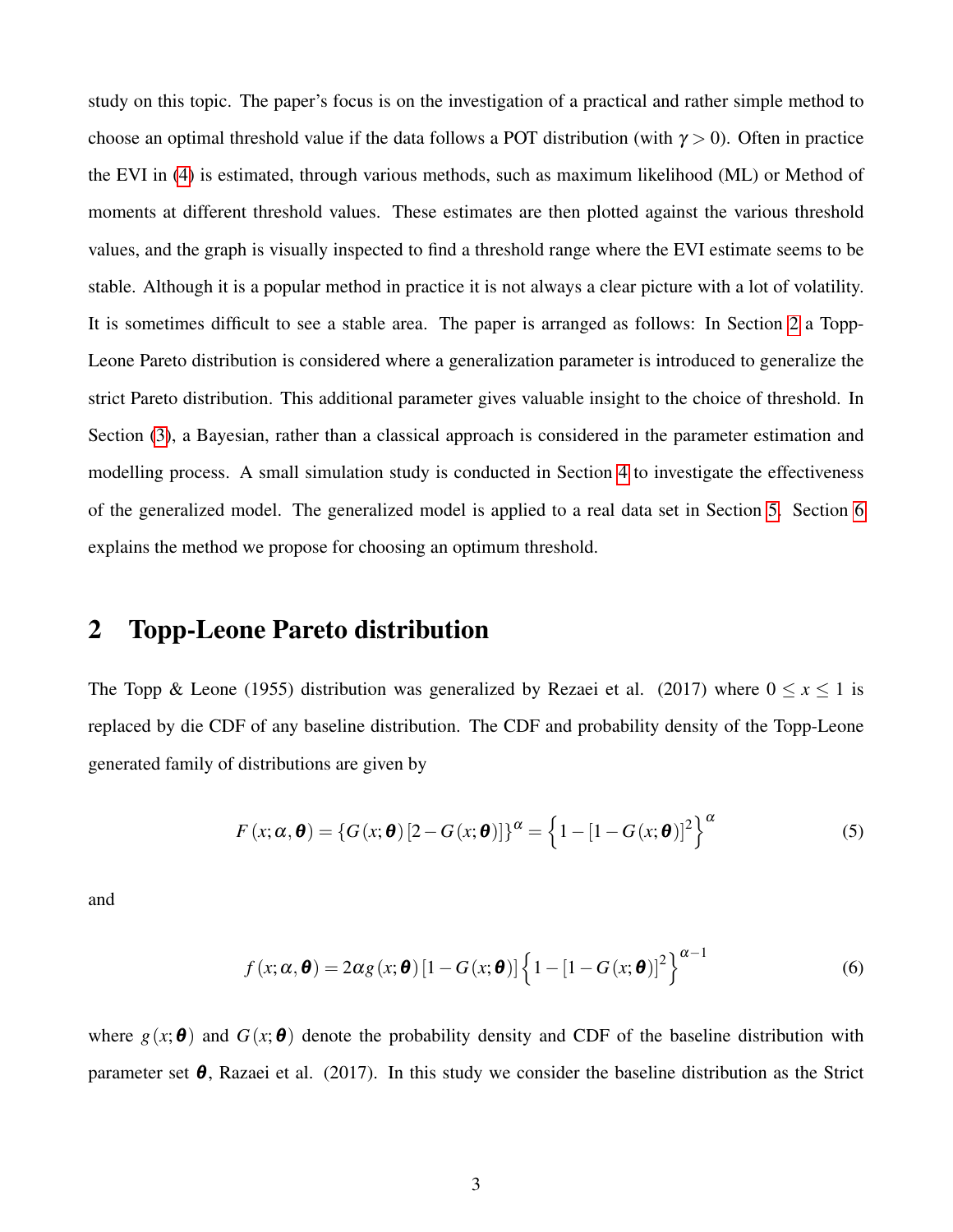Pareto distribution with probability density and CDF given respectively by

<span id="page-3-0"></span>
$$
g(y; \gamma) = \gamma(y)^{-\gamma - 1}, \ y = \frac{x}{u} > 1, \ \gamma > 0
$$
 (7)

and

<span id="page-3-1"></span>
$$
G(y; \gamma) = 1 - y^{-\gamma}, \ y = \frac{x}{u} > 1, \ \gamma > 0,
$$
\n(8)

where  $1/\gamma$  denotes the EVI. Substituting [\(7\)](#page-3-0) and [\(8\)](#page-3-1) into [\(5\)](#page-2-1) and [\(6\)](#page-2-2) yields the Topp-Leone Pareto (TLPa) distribution with PDF and CDF given respectively as

$$
f(y; \alpha, \gamma) = 2\alpha \gamma y^{-2\gamma - 1} \left(1 - y^{-2\gamma}\right)^{\alpha - 1},\tag{9}
$$

and

<span id="page-3-3"></span><span id="page-3-2"></span>
$$
F(y; \alpha, \gamma) = (1 - y^{-2\gamma})^{\alpha}
$$
 (10)

where  $y > 1$ ,  $\gamma > 0$  and  $\alpha > 0$ .

The survival function of the TLPa can be expanded through a Binomial expansion such that

$$
1 - F(y; \alpha, \gamma) = y^{-2\gamma} \left[ \alpha - \frac{\alpha (\alpha - 1)}{2} y^{-2\gamma} + o\left(y^{-2\gamma}\right) \right]
$$
(11)

where  $\alpha - \frac{\alpha(\alpha-1)}{2}$  $\frac{x-1}{2}y^{-2\gamma} + o(y^{-2\gamma})$  is the slowly varying function and  $\frac{1}{2\gamma}$  is the EVI. If  $\alpha = 1$  [\(10\)](#page-3-2) and [\(9\)](#page-3-3) become the Strict Pareto probability and CDF with an EVI of  $1/2\gamma$ . In this study we are focusing our analysis on the assumption that as  $n \to \infty$  the relative excesses  $(X/\mu)$  will follow a Strict Pareto distribution (this assumption is well-known in literature) or equivalently a TLPa with  $\alpha = 1$ .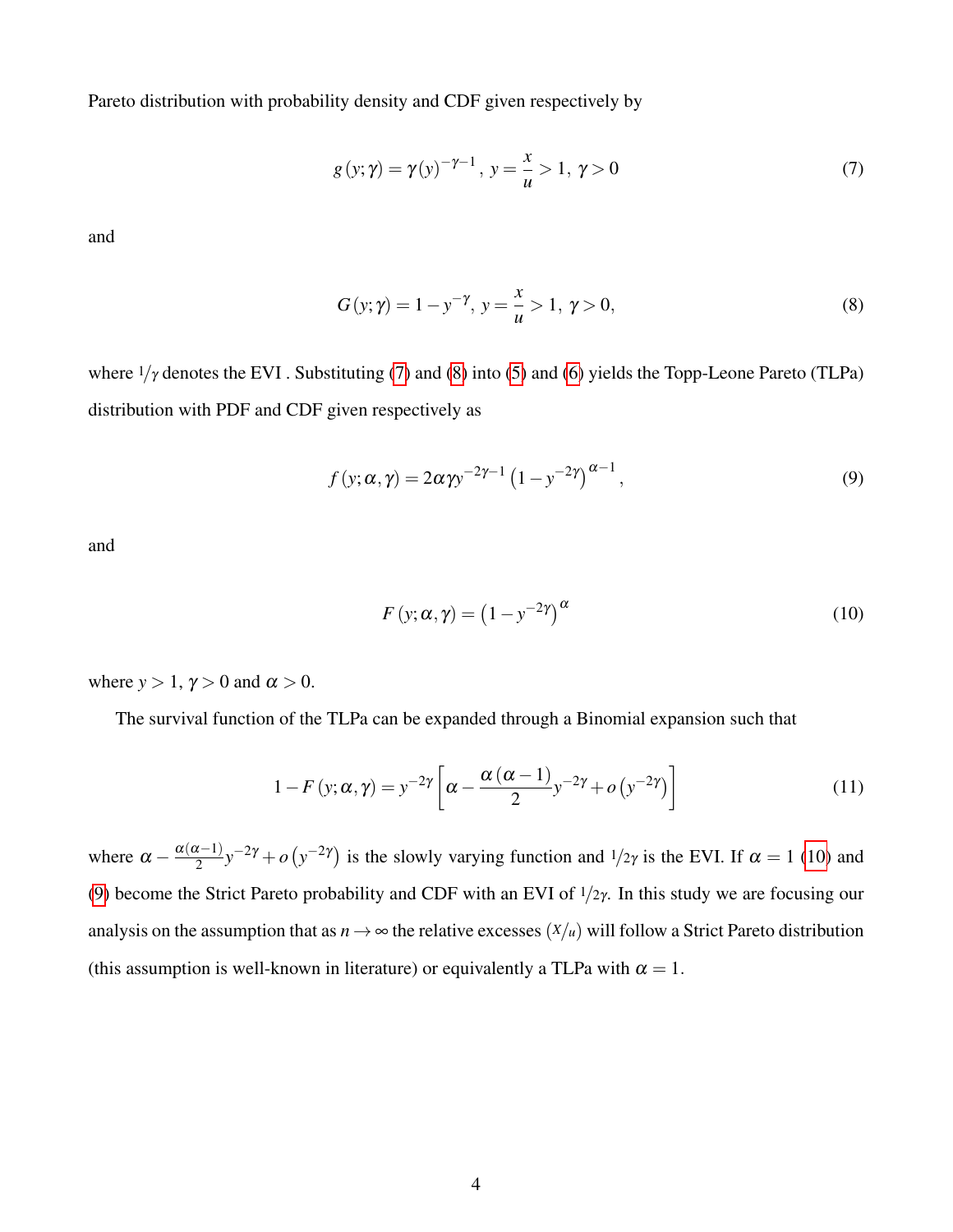## <span id="page-4-0"></span>3 Bayesian Analysis

It can easily be seen that when a Jeffreys prior,  $p(\gamma) \propto 1/\gamma$ , is assumed for  $\gamma$  in the Strict Pareto case, the posterior distribution, given the data and the threshold, is given as:

<span id="page-4-1"></span>
$$
p(\gamma|\mathbf{y}, u) \propto \left[\prod_{i=1}^{n} \gamma(y_i)^{-\gamma - 1}\right] \gamma^{-1} = \gamma^{n} \left(\prod_{i=1}^{n} \gamma e^{-\gamma \log y_i}\right) \gamma^{-1}
$$

$$
\propto \gamma^{n-1} e^{-\gamma \left(\sum_{i=1}^{n} \log y_i\right)}.
$$
(12)

From [\(12\)](#page-4-1) it is clear that the posterior is a gamma distribution with parameters *n* and  $\sum_{i=1}^{n} \log y_i$ , where *n* denotes the number of observations above the threshold. An estimate of  $\gamma$  can be the mean of the above gamma distribution. The EVI of the Strict Pareto will then follow an inverse gamma distribution, EVI<sub>SP</sub>  $\sim$ InvGamma  $\left(n, (\sum_{i=1}^n \log y_i)^{-1}\right)$ , where SP represents the Strict Pareto case and the second parameter is the rate parameter.

In the case of the TLPa the joint posterior is derived by assuming an independent Jeffreys prior,  $p(\gamma, \alpha) \propto 1/\gamma \alpha$  and the likelihood is given as

<span id="page-4-5"></span><span id="page-4-4"></span><span id="page-4-2"></span>
$$
p(\mathbf{y}|\boldsymbol{\gamma},\alpha) \propto \alpha^n \gamma^n \prod_{i=1}^n y_i^{-2\gamma-1} \left(1 - y_i^{-2\gamma}\right)^{\alpha-1}.
$$
 (13)

The joint posterior will be

$$
p(\gamma, \alpha | \mathbf{y}) \propto \alpha^{n-1} \gamma^{n-1} e^{-(2\gamma+1)\sum_{i=1}^{n} \log(y_i)} e^{(\alpha-1)\sum_{i=1}^{n} \log(1-y_i^{-2\gamma})}.
$$
 (14)

The conditional posteriors can be approximated as

$$
p\left(\alpha|\gamma,\mathbf{y}\right) \propto \alpha^{n-1} e^{-\alpha\left[-\sum_{i=1}^{n} \log\left(1-\mathbf{y}_i^{-2\gamma}\right)\right]} \sim \text{Gamma}\left(n, -\sum_{i=1}^{n} \log\left(1-\mathbf{y}_i^{-2\gamma}\right)\right) \tag{15}
$$

and

<span id="page-4-3"></span>
$$
p(\gamma|\alpha, \mathbf{y}) \propto \gamma^{n\alpha - 1} e^{-2\gamma \sum_{i=1}^{n} \log(y_i)} \sim \text{Gamma}\left(n\alpha, 2\sum_{i=1}^{n} \log(y_i)\right). \tag{16}
$$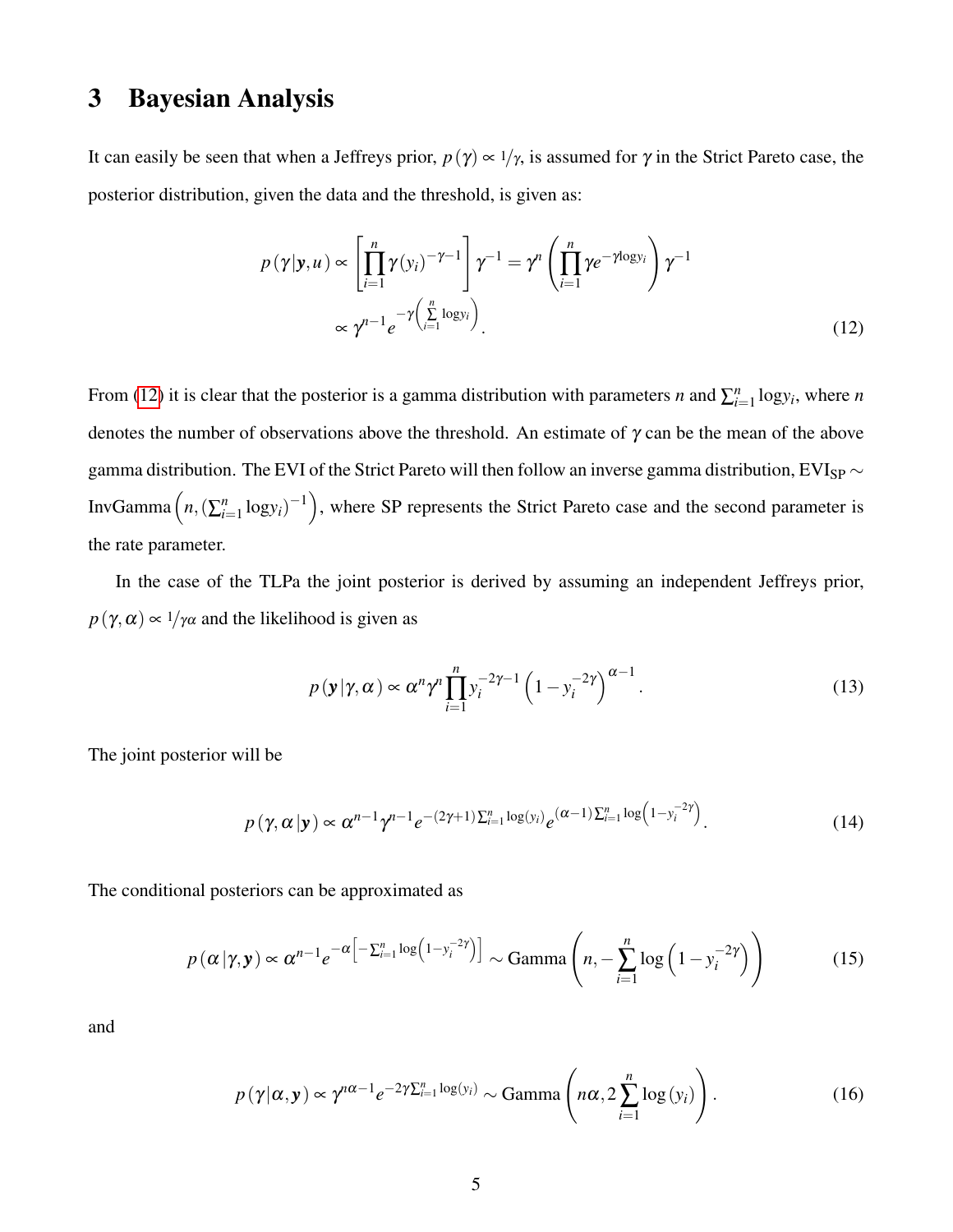It now follows that the EVI of the TLPa(conditional on  $\alpha$  and *y*) is inverse gamma, EVI<sub>TLPa</sub>  $|\alpha, y \sim$ InvGamma  $\left(n\alpha,(\sum_{i=1}^n\log{(y_i)})^{-1}\right)$ , where the second parameter is the rate parameter. The derivation of [\(15\)](#page-4-2) is trivial. The approximation of [\(16\)](#page-4-3) is given in the Appendix. Equations [\(12\)](#page-4-1), [\(13\)](#page-4-4) and [\(14\)](#page-4-5) will be used in the simulation study of Section [4.](#page-5-0)

#### <span id="page-5-0"></span>4 Simulation study

In this simulation study observations are simulated from heavy tailed distributions such as the Fréchet and the Burr distributions where  $\gamma > 0$ . At each threshold level (from the smallest sorted observation to the second largest sorted observation) the parameters of the two models (SP and TLPa) are estimated. In the case of the SP,  $\hat{\gamma}$  is estimated as the mean of the gamma distribution in [\(12\)](#page-4-1). A Gibbs sampler is considered for the TLPa. A starting value for  $\gamma$  is chosen. For the chosen  $\gamma$ , an  $\hat{\alpha}^*$  is drawn from [\(15\)](#page-4-2). Given  $\hat{\alpha}^*$ , a new  $\hat{\gamma}^*$  is drawn from the joint posterior given in [\(14\)](#page-4-5). The process is repeated until 2000 pairs of  $(\hat{\alpha}^*, \hat{\gamma}^*)$  are simulated. The estimates of  $\alpha$  and  $\gamma$  are then taken as the respective means of the 2000 simulated values. Recall that as  $n \to \infty$  the TLPa becomes the SP, with  $\alpha = 1$ . This implies that the choice of threshold can be simplified by choosing the threshold as that sorted observation where  $\alpha$  is closest to one. This will be demonstrated in the following case studies.

#### Case 1

300 observations are simulated from a Fréchet distribution with  $F(x) = e^{-x^{-\gamma}}$ ,  $x > 0$ ,  $\gamma = 2$  where the  $EVI = \frac{1}{\gamma} = \frac{1}{2}$ . The simulation process is repeated [1](#page-6-0)000 times. Figure 1 shows the EVI estimates (of the SP (dashed line) and TLPa (solid line)) on the left side and the estimate of  $\alpha$  in the TLPa model on the right side. The parameter estimates were obtained as the average over the 2000 posterior simulations as well as the average over the 1000 repetitions. Figure [\(1\)](#page-6-0) (right side) shows that  $\alpha$  moves towards 1 as the threshold increases,  $\alpha$  is the closest to 1 for threshold values from the 220<sup>th</sup> to 280<sup>th</sup> sorted observations. This corresponds with the threshold values where the EVI estimate (Figure [1](#page-6-0) left) reaches the true EVI estimate of 0.5.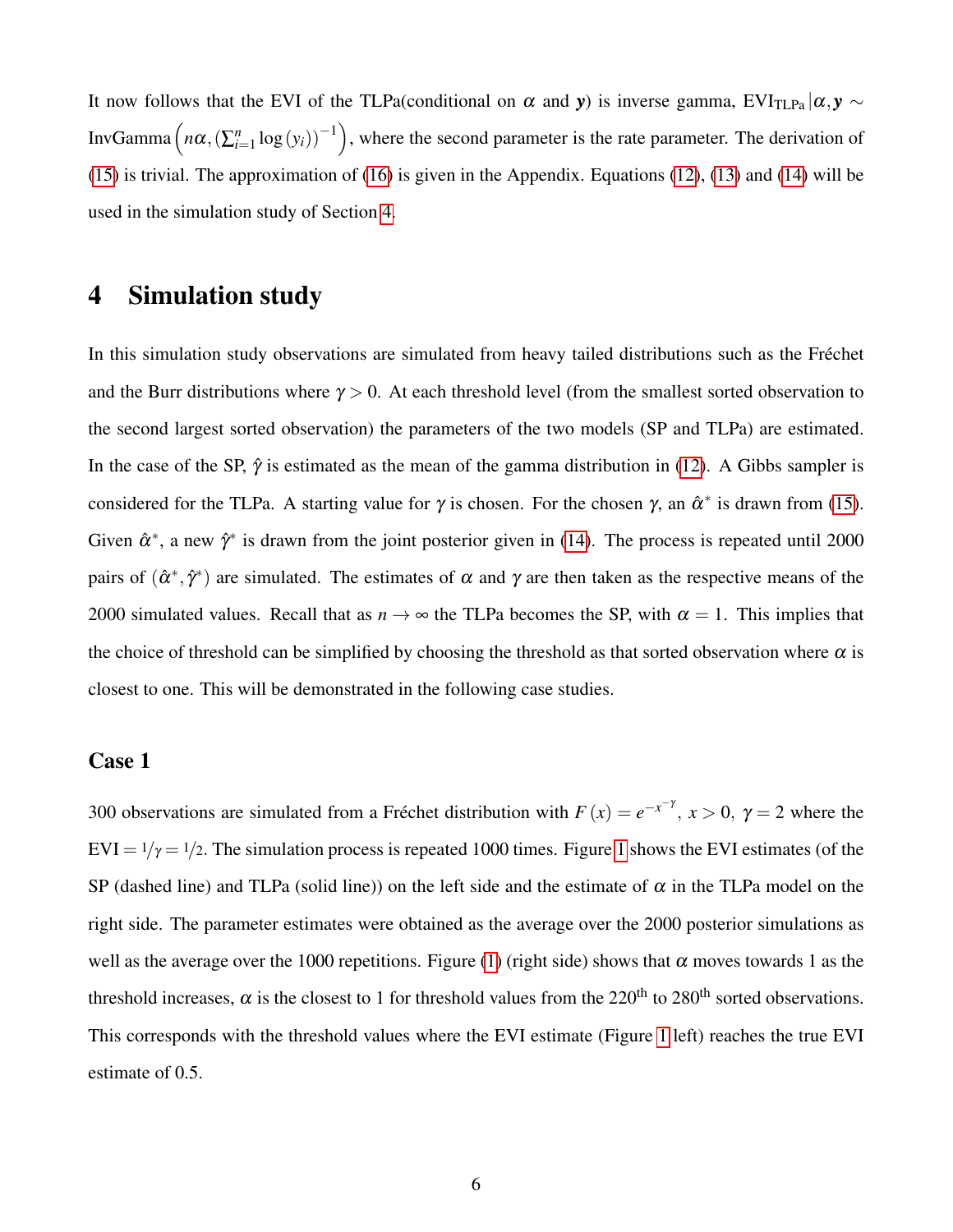<span id="page-6-0"></span>

Figure 1: Left side: EVI estimates of the SP (dashed line) and TLPa (solid line). Right side:  $\alpha$  estimate to TLPa.

#### Case 2

300 observations are simulated from a Fréchet distribution with  $\gamma = 1.33$  and EVI =  $1/\gamma = 0.75$ . The outcomes are similar to the outcomes from Figure [1.](#page-6-0) Figure [2](#page-7-0) shows the EVI estimates (of the SP and TLPa) and the estimate of  $\alpha$  in the TLPa model.  $\alpha$  moves towards 1 around the 220<sup>th</sup> to 260<sup>th</sup> sorted observations. This corresponds to where the *EV I* estimate (Figure [2](#page-7-0) left) reaches the true EVI value of 0.75.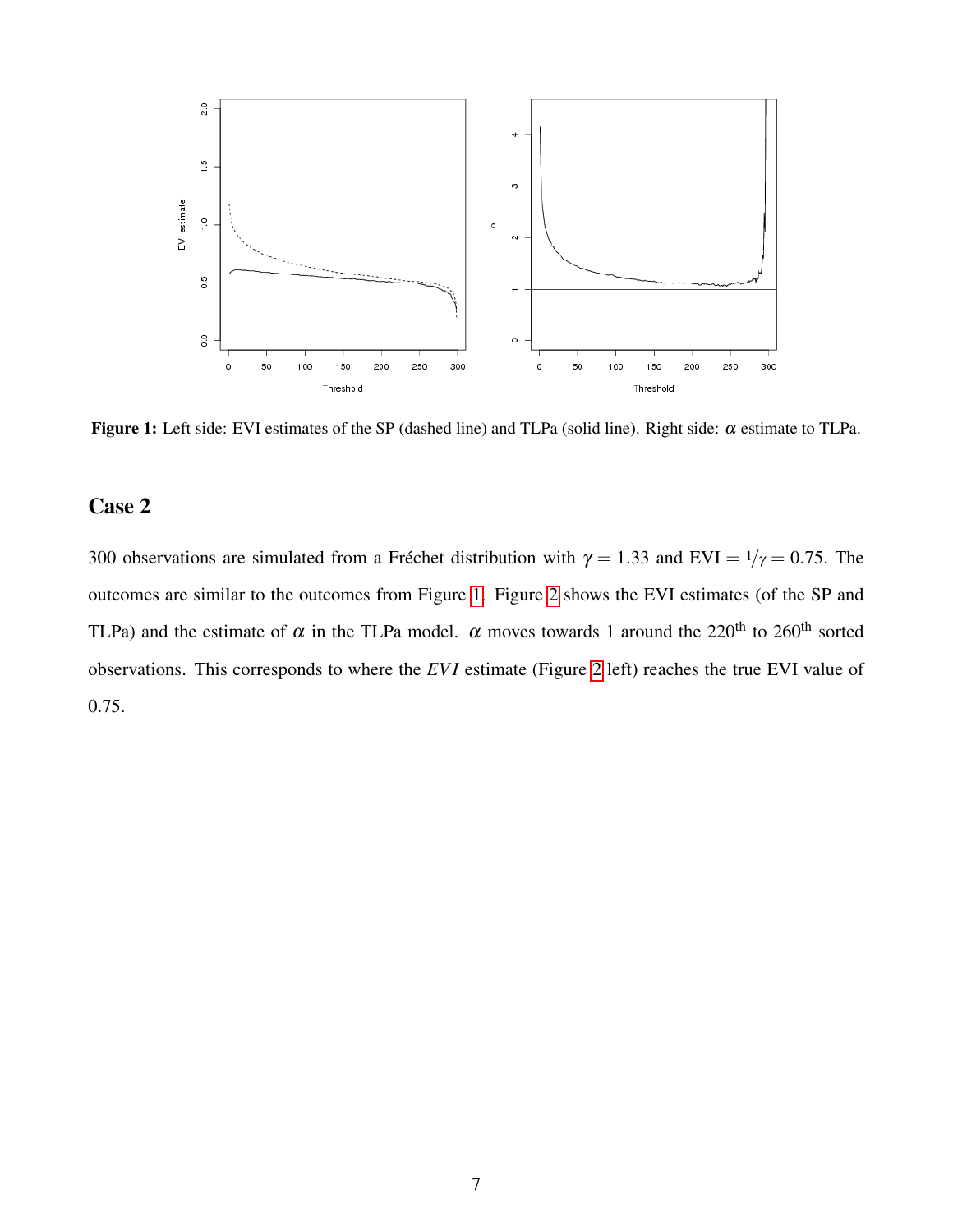<span id="page-7-0"></span>

Figure 2: Left side: EVI estimates of the SP (dashed line) and TLPa (solid line). Right side:  $\alpha$  estimate to TLPa.

#### Case 3

300 observations are simulated from the Burr Type XII distribution with  $F(x) = 1 - \left(\frac{\eta}{n+1}\right)$  $\left(\frac{\eta}{\eta+x^\tau}\right)^\lambda,\, x,\eta\,,\tau,\lambda>$ 0 with  $EVI = \frac{1}{\lambda \tau}$ . Let  $\lambda = 1$ ,  $\tau = 1$  and  $\eta = 1$ , therefore the EVI = 1. The simulation process is again repeated 1000 times. Figure [3](#page-8-1) shows the EVI estimates and the estimate of  $\alpha$  in the TLPa model. The parameter estimates were obtained as the average over the 2000 posterior simulations as well as the av-erage over the 1000 repetitions. Figure [3](#page-8-1) shows that  $\alpha$  moves towards 1 as the threshold increases and is the closest to 1 for threshold values from the  $240<sup>th</sup>$  to the  $280<sup>th</sup>$  sorted observation. This corresponds with the threshold values where the EVI estimate reaches the true *EVI* estimate of 1.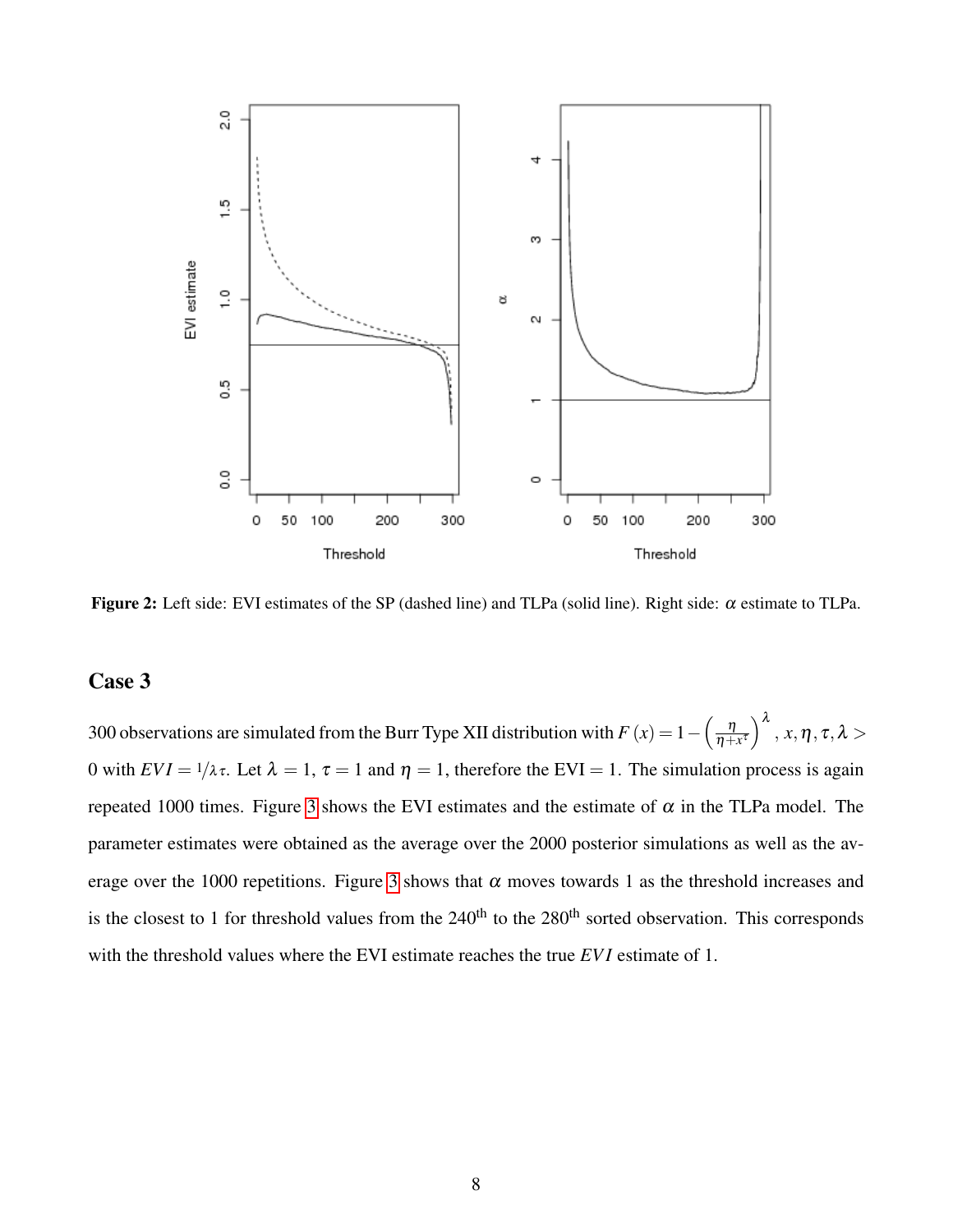<span id="page-8-1"></span>

**Figure 3:** Left side: EVI estimates of the SP (dashed line) and TLPa (solid line). Right side:  $\alpha$  estimate to TLPa.

It can be seen from the above cases that the EVI estimates of the TLPa is more stable, and less sensitive to the threshold choice, than the EVI estimate of the SP. This is expected since the variance of  $\gamma_{\text{ILPa}}|\alpha, y$ , decreases as the value of  $\alpha$  increases, see [\(12\)](#page-4-1) and [\(16\)](#page-4-3).

#### <span id="page-8-0"></span>5 Real data example

In this section the wave height data from Newlyn, Cornwall, is considered as a real data example. A POT approach is used to model this data set and according the the mean residual plot a marginal threshold is chosen at 6.1 meters, see Coles (2001). The data observations with  $n = 2894$  is given in Figure [4.](#page-9-0) Extreme observations can easily be observed from the figure. Figure [5](#page-10-0) shows the EVI estimates of the two models (left) and the estimate of  $\alpha$  (right) for the TLPa model. Figure [5](#page-10-0) shows that  $\alpha$  moves towards 1 around the 2800<sup>th</sup> sorted observation. This corresponds to a wave height of 6.67 meters which is close to the 6.1 meters threshold chosen by Coles (2001). The data set can be obtained from the ismev package in R.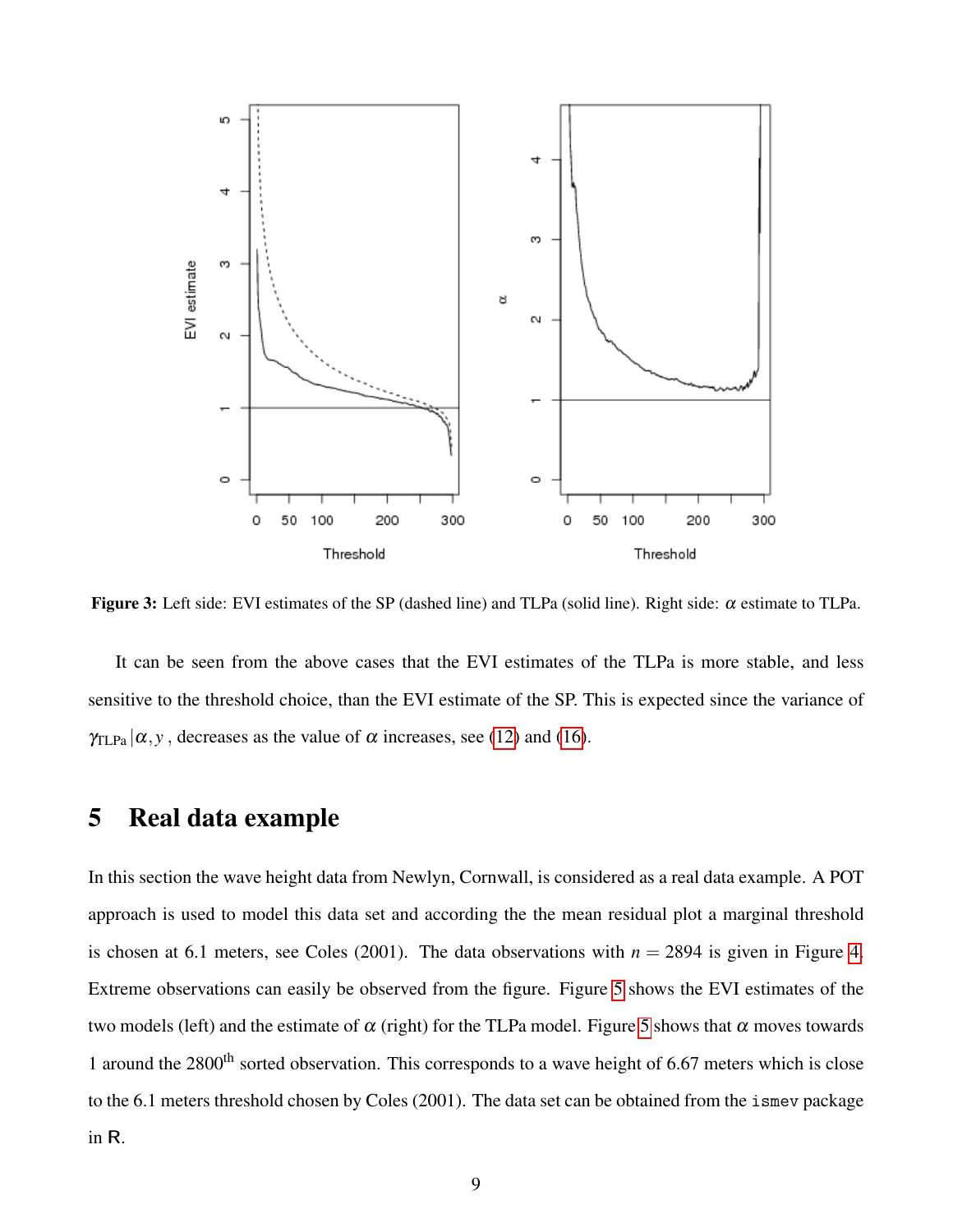<span id="page-9-0"></span>

Figure 4: Wave height data observations.

The threshold was chosen as the 2800<sup>th</sup> sorted observation and the quantiles (above the chosen threshold) for these two models were calculated by assuming the estimated parameter values at this threshold. As shown in Figure [6](#page-11-1) the log quantile-quantile plot of both distributions indicates a good fit. This is expected since the threshold of 2800 seems to be optimal from Figure [5.](#page-10-0)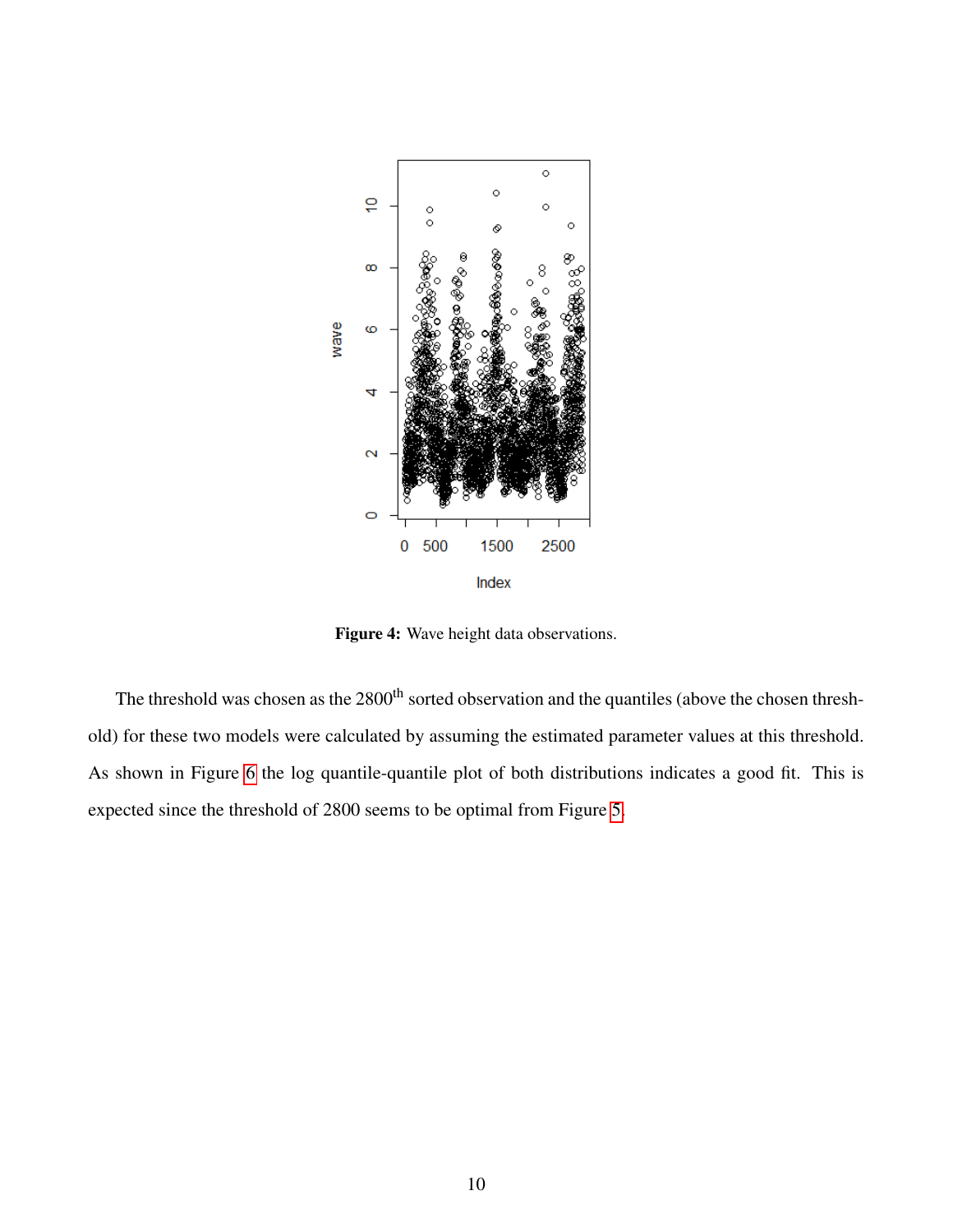<span id="page-10-0"></span>

Figure 5: EVI estimates (top) and the estimate of  $\alpha$  (bottom) in the TLPa model.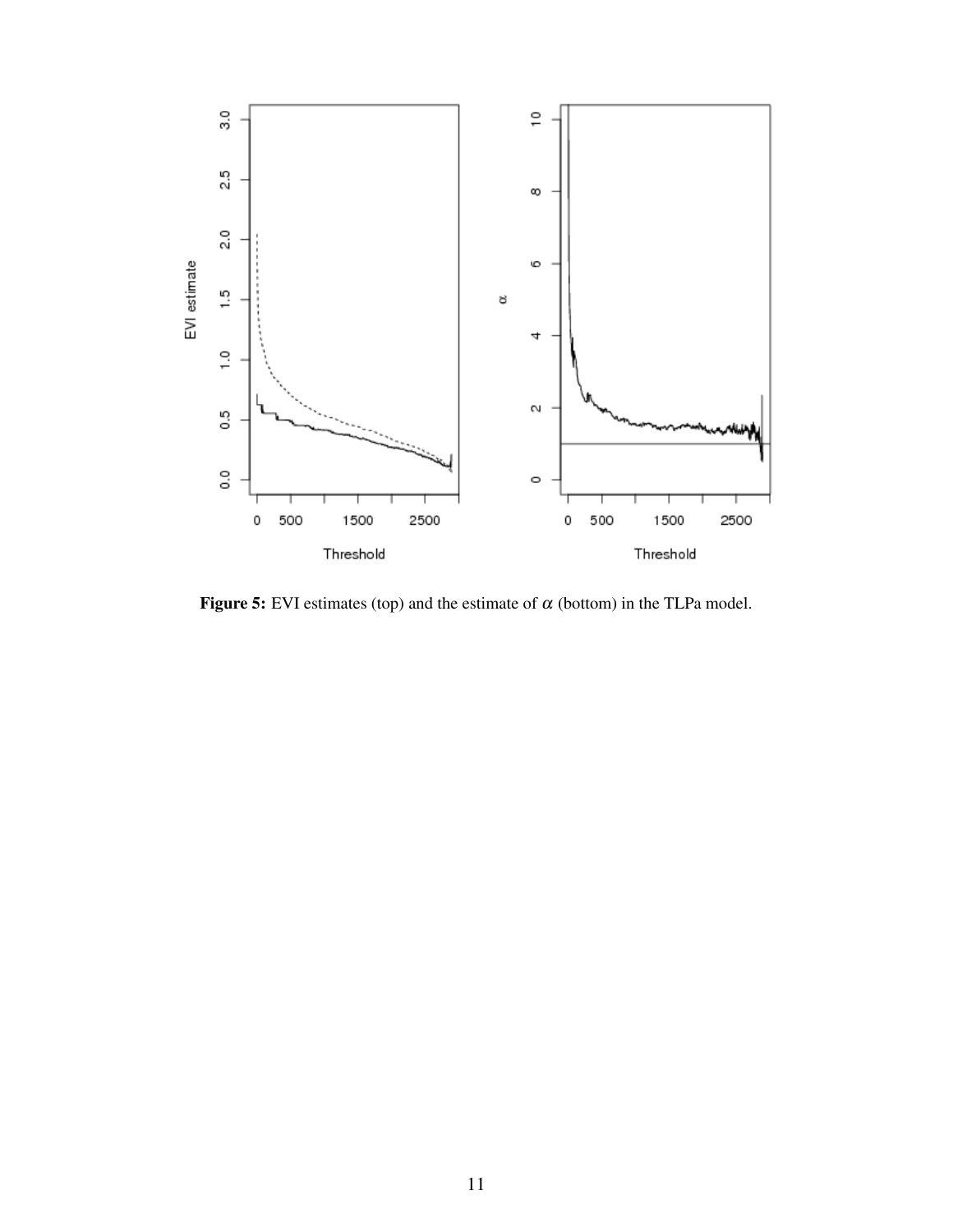<span id="page-11-1"></span>

Figure 6: The log of the SP quantiles (in blue  $\circ$ ) and the log of the TLPa quantiles (in red  $*$ ) against the log of the sorted observations.

### <span id="page-11-0"></span>6 Procedure to choose a threshold

Since the main focus of this paper is on threshold choice and not bias reduction this section introduces a practical and modest method to choose a threshold. The conditional posterior of  $\alpha$  from [\(15\)](#page-4-2) is used. The advantage of this method is that the threshold can be chosen without visually inspecting a graph. Since  $E(\alpha|\gamma, \mathbf{y}) = n\left(-\sum_{i=1}^{n} \log\left(1 - y_i^{-2\gamma}\right)\right)$  $\binom{-2\gamma}{i}$  and using the theory that as  $n \to \infty$ ,  $\alpha \to 1$ , the method proposes to find the combination of  $\gamma^{\#}$  and  $u^{\#}$  (from a large spectrum of γ and *u* values) for which the Bayes estimate under squared error loss,  $[E(\alpha|\gamma, y) - 1]^2$ , is a minimum. Considering the above method two data sets are simulated for illustration purposes

- i.  $n = 300$  observations from Fréchet ( $\gamma = 2$ ).
- ii. *n* = 300 observations from Burr XII ( $\lambda = 1, \tau = 1, \eta = 1$ ).

For data set (i) the  $EVI_{TLPa} = 1/(2\gamma^*)$  is chosen as 0.5383 and  $u^{\#}$  is chosen as the 174<sup>th</sup> sorted obser-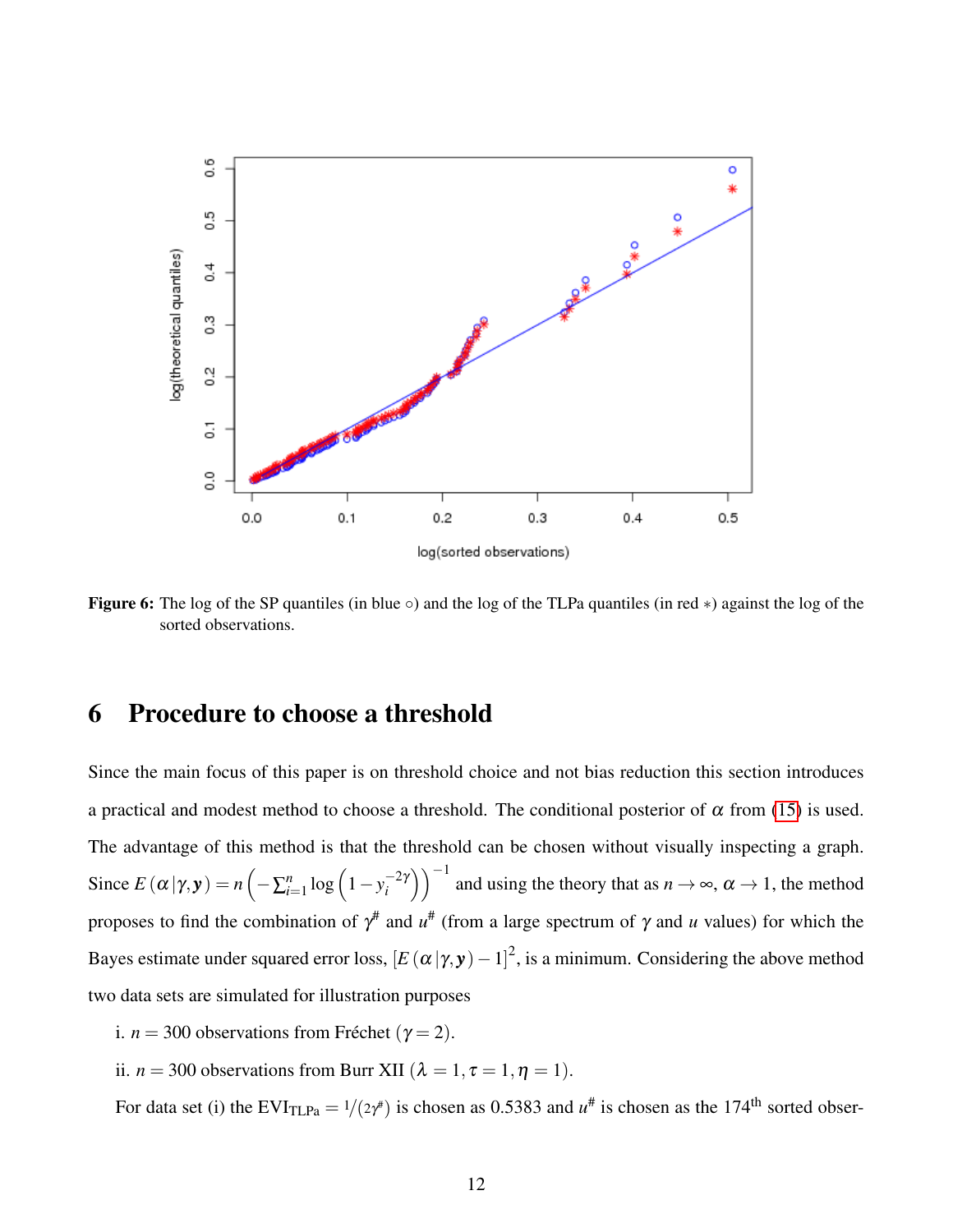vation. For data set (ii) the  $EVI<sub>TLPa</sub> = 1/(2\gamma^*)$  is chosen as 1.1230 and  $u^{\#}$  is chosen as the 196<sup>th</sup> sorted observation. For the real data example the  $EVI_{TLPa} = 1/(2\gamma^*)$  is chosen as 0.1158 and  $u^{\#}$  is chosen as the 2850<sup>th</sup> sorted observation ( $u = 7.52$ ). These chosen thresholds, together with the EVI estimates seem to be in line with the results obtained from the simulation studies (Figures [1](#page-6-0) and [3\)](#page-8-1) and the wave height application (Figure [5\)](#page-10-0). The histogram with the chosen threshold (for the wave height date) is shown in Figure [7.](#page-12-0)

<span id="page-12-0"></span>

Histogram of x

Figure 7: Histogram with the chosen threshold for the wave height data.

Another two data sets are simulated to test the appropriateness of the above method.

iii.  $n_1 = 500$  observations from Normal( $\mu = 5, \sigma^2 = 1$ ) and  $n_2 = 100$  observations from SP( $\gamma = 5$ ) and *u* is chosen as the maximum Normal observation. The two simulated data sets are joined together as a single data set. The SP threshold is thus the 500<sup>th</sup> sorted observation.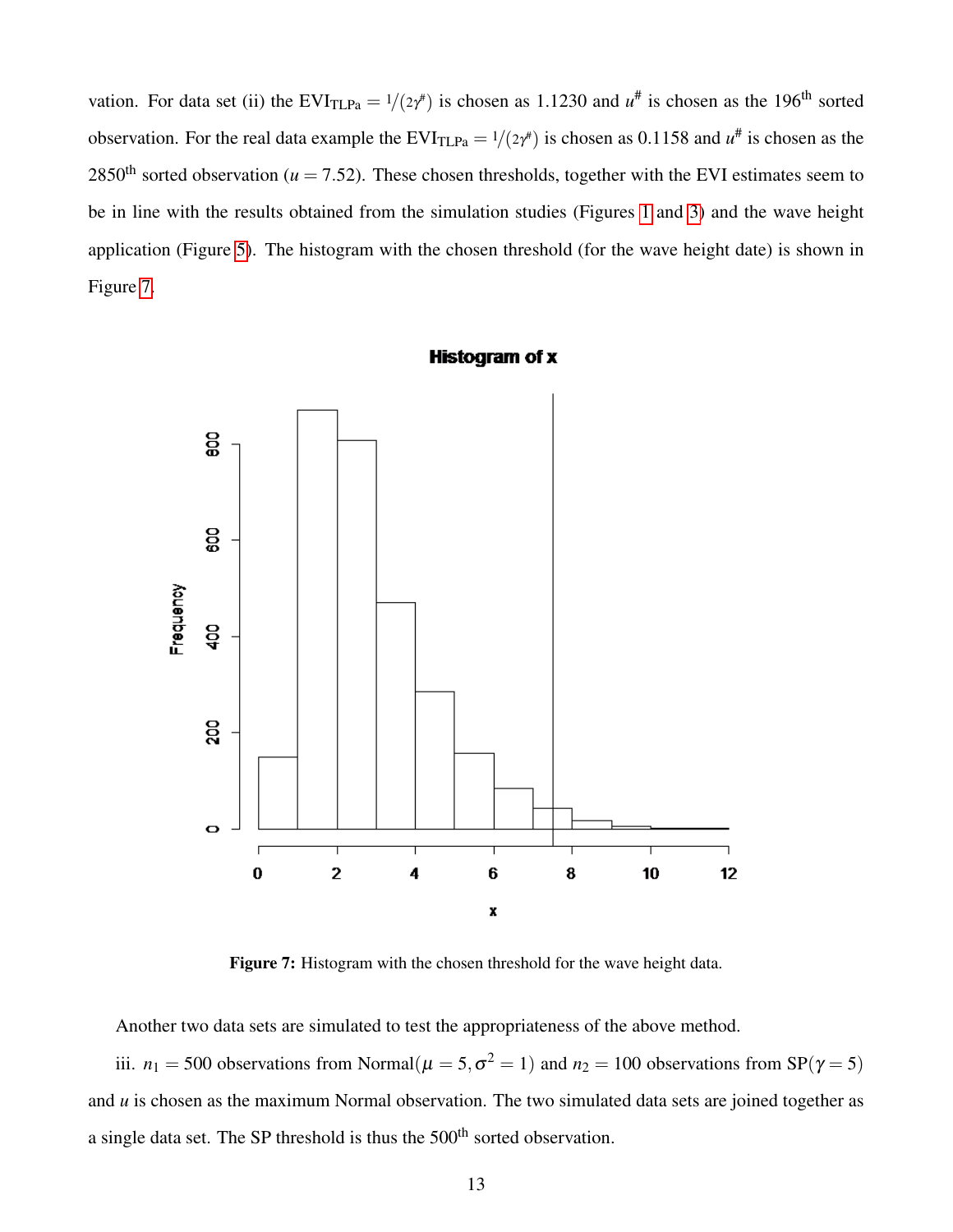iv.  $n_1 = 500$  observations from Normal $(\mu = 10, \sigma^2 = 16)$  and  $n_2 = 100$  observations from SP( $\gamma = 2$ ) and *u* is chosen again as the maximum Normal observation. The two simulated data sets are joined together as a single data set. Again the SP threshold is the 500<sup>th</sup> sorted observation.

Figure [8](#page-14-0) shows the histogram of data set (iii) where the threshold is indicated with a vertical line. From Figure [8](#page-14-0) it seems quite easy to visually distinguish between the two distributions. The threshold method is applied to the simulated data set where the threshold was chosen from the 50 percentile onward. An EVI-threshold pair that minimizes the Bayes estimate under squared error loss is selected. The process is repeated 1000 times. Table [1](#page-14-1) shows the mean of the 1000 chosen thresholds as well as the mean of the  $EVI<sub>TLPa</sub>$  estimates. The chosen threshold seems to be rather close to the actual threshold and the EVI estimate is close to the true EVI,  $1/\gamma = 0.2$ .

Figure [9](#page-15-0) shows the histogram of data set (iv) where the threshold is indicated with a vertical line. From Figure [9](#page-15-0) it is not visually possible to distinguish between the two distributions, giving the smooth transition from the Normal distribution to the SP distribution. Table [2](#page-15-1) shows the mean of the 1000 chosen thresholds as well as the mean of the  $EVI_{TLPa}$  estimates. Since the transition between the two distribution are rather smooth the chosen threshold is not as close to the actual threshold but still reasonable and the EVI<sub>TLPa</sub> estimate is still rather close to the true EVI,  $1/\gamma = 0.5$ .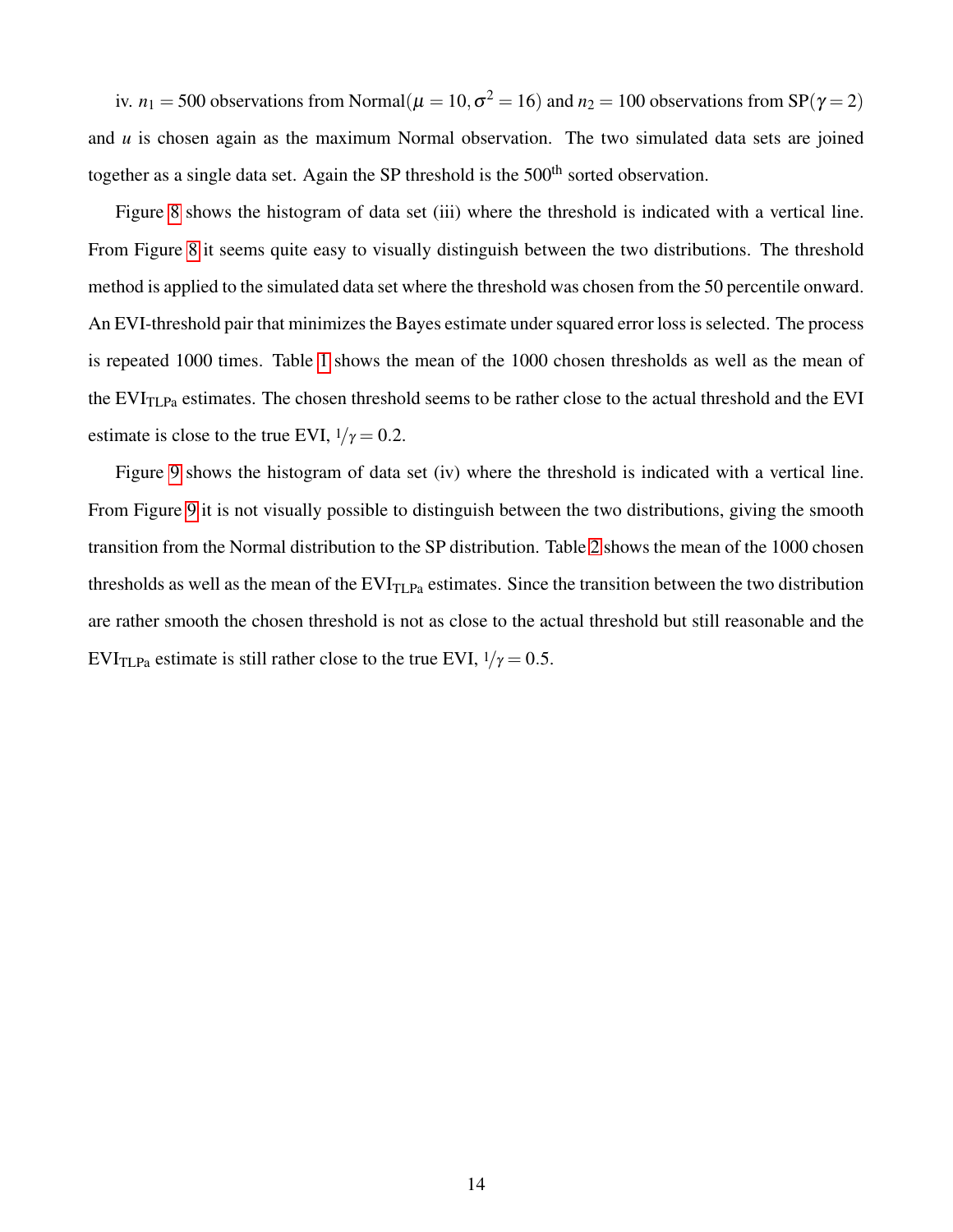#### **Histogram of x**

<span id="page-14-0"></span>

<span id="page-14-1"></span>Figure 8: Histogram of data set (iii) with the chosen threshold indicated with the vertical line.

Table 1: Threshold estimate and  $\text{EVI}_\text{TLPa}$  estimate.

| Threshold estimate $ EVI $ estimate |        |
|-------------------------------------|--------|
| 457.339                             | 0.2337 |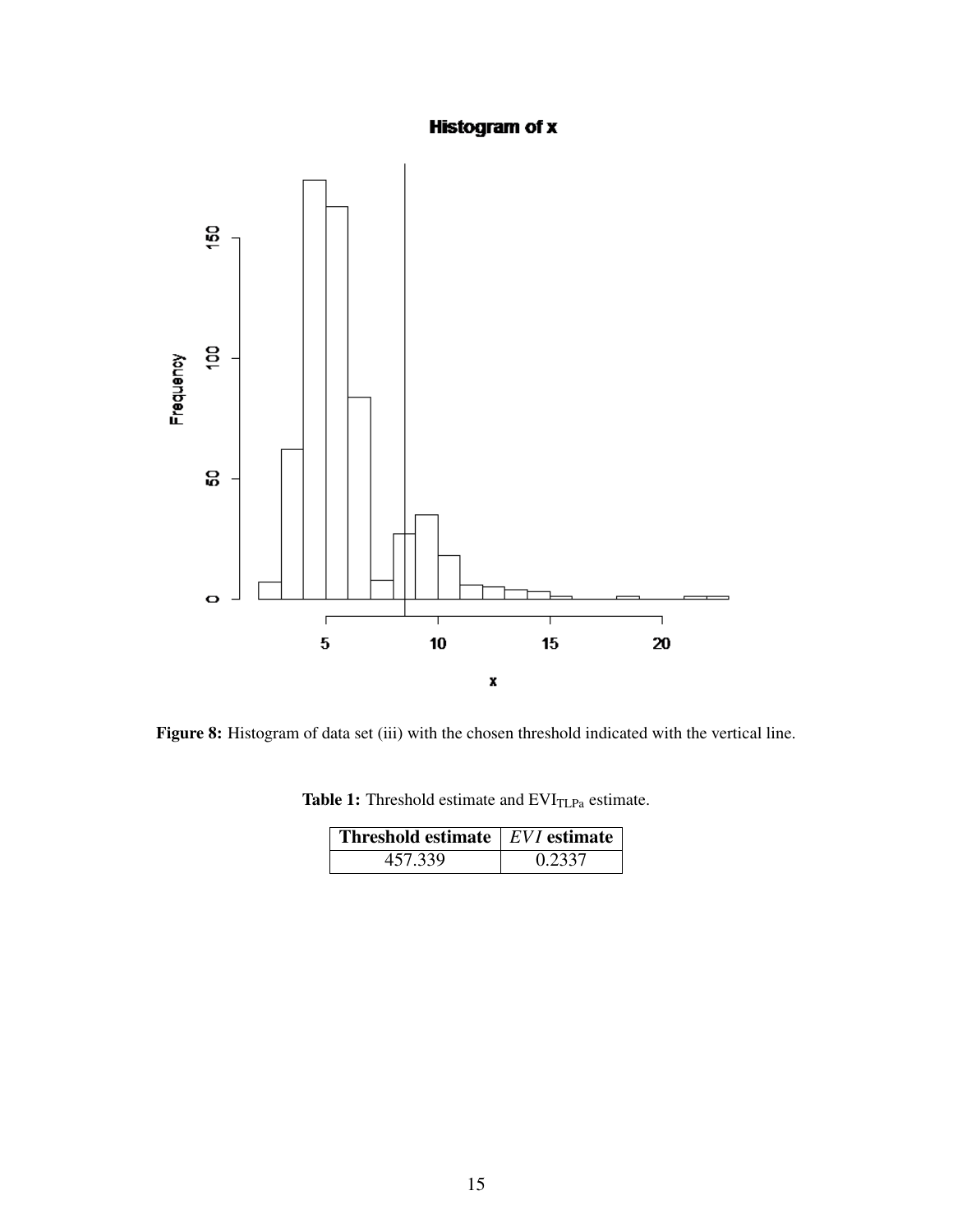#### **Histogram of x**

<span id="page-15-0"></span>

<span id="page-15-1"></span>Figure 9: Histogram of data set (iv) with the chosen threshold indicated with the vertical line.

Table 2: Threshold estimate and  $EVI<sub>TLPa</sub>$  estimate.

| <b>Threshold estimate</b>   EVI estimate |           |
|------------------------------------------|-----------|
| 442.786                                  | 0.4980865 |

## 7 Conclusion

In this study we have shown that the TLPa is a suitable model to use when modelling extreme events above a threshold when  $\gamma > 0$ . The TLPa has proven to be less sensitive to the correct threshold choice. The focus of the study was to show that the  $\alpha$  parameter of the TLPa can successfully contribute to choosing an appropriate threshold without using any visual technique.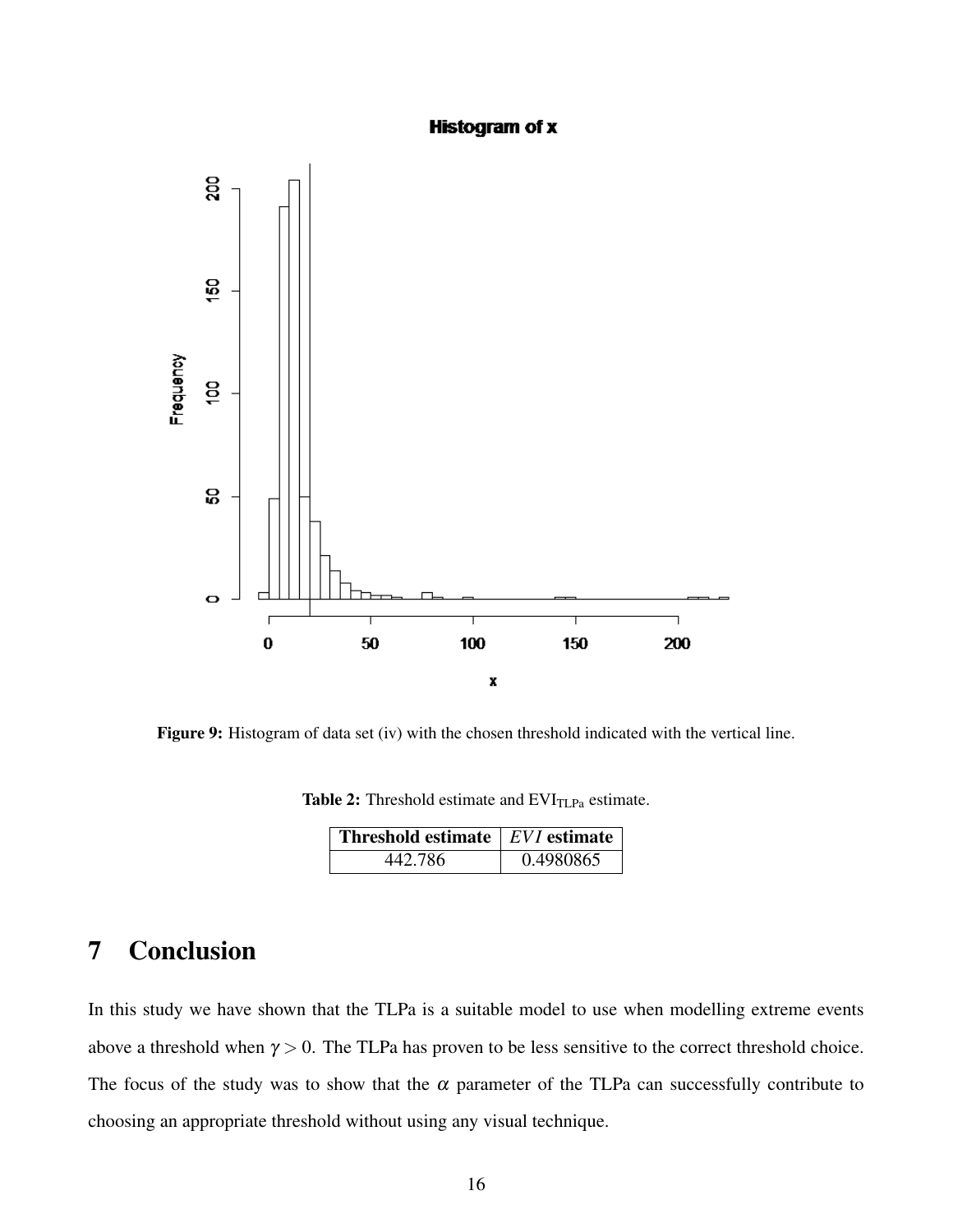A Bayesian approach was considered and the conditional posterior distributions of the two parameters of the TLPa was derived. These posteriors were valuable in the simulation studies. A method for choosing an optimum threshold was introduced. This method involves finding a combination of  $EVI_{TLPa}$  and *u* (threshold) values that minimizes the Bayes estimate under squared error loss. The illustrations in Section [6](#page-11-0) shows that the method is easy to use with sufficient results.

### References

Beirlant, J., Dierckx, G., Goegebeur, Y., & Matthys, G. (1999). Tail index estimation and an exponential regression model. *Extremes*, 2(2), 177-200.

Beirlant, J., Goegebeur, Y., Segers, J., & Teugels, J. (2004). *Statistics of Extremes: Theory and Applications*. Chichester: John Wiley and Sons.

Beirlant, J., Joossens, E., & Segers, J. (2009). Second-order refined peaks-over-threshold modelling for heavy-tailed distribution. *Journal of Statistical Planning and Inference*, 139, 2800-2815.

Beirlant, J., Maribe, G., & Verster, A. (2019). Using shrinkage estimators to reduce bias and mse in estimation of heavy tails. *REVSTAT-Statistical Journal*, 17(1), 91-108.

Caeiro, F. & Gomes, M. I. (2011). Asymptotic comparison at optimal levels of reduced-bias extreme value index estimators. *Statistica Neerlandica*, 65(4), 462-488.

Coles, S. G. (2001). *An introduction to statistical modeling of extreme values*. London: Springer.

de Haan, L. & Ferreira, A. (2005). *Extreme Value Theory: An Introduction*. New York: Springer

Feuerverger, A. & Hall, P. (1999). Estimating a tail exponent by modelling departure from a Pareto distribution. *The Annals of Statistics*, 27(2), 760-781.

Gomes, M. I., Martins, M. J., & Neves, M. (2000). Alternatives to a semiparametric estimator of parameters of rare events - the jackknife methodology. *Extremes*, 3(3), 207-229.